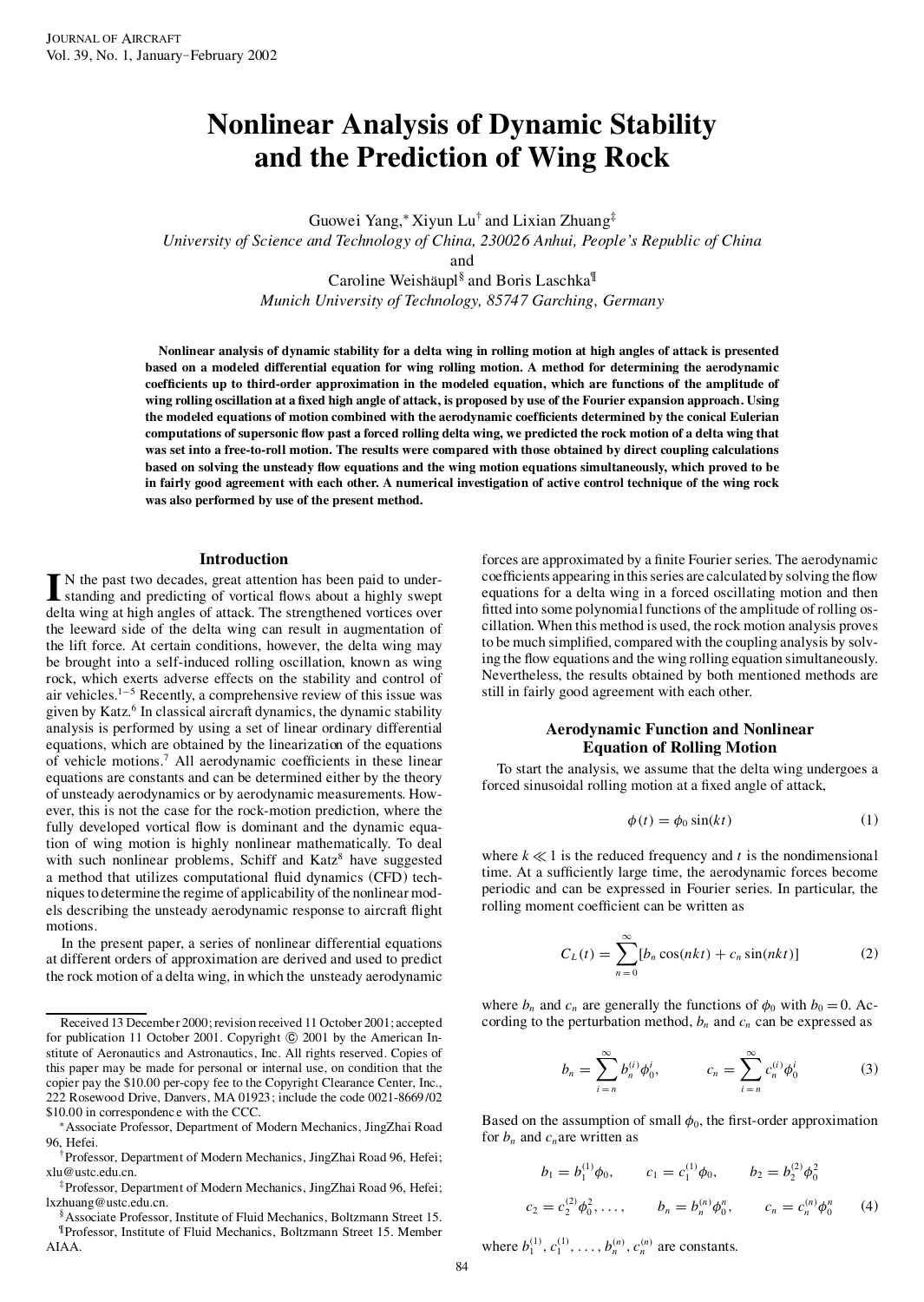

 $\beta = 8$  **deg** 

**Fig. 1 Pressure coef cient comparison for a delta wing with a swept angle** of 75 deg at  $M_{\infty} = 1.7$  and  $\alpha = 12$  deg.

Now, we can write the equation of roll motion at different order approximations. First, we take

$$
C_L(t) = b_1 \cos(kt) + c_1 \sin(kt) \tag{5}
$$

Because  $\sin(kt) = \phi/\phi_0$  and  $\cos(kt) = \dot{\phi}/(k\phi)$ , where the overdot indicates time differentiation,  $C_L(t)$  can be expressed as

$$
C_L(t) = c_1^{(1)}\phi + (b_1^{(1)}/k)\dot{\phi} = C_{L\phi}\phi + C_{L\dot{\phi}}\dot{\phi}
$$
 (6)

where  $C_{L\phi}$  and  $C_{L\phi}$  are the stiffness and damping derivatives, respectively. Then, the first approximation of the equation of rolling motion is

$$
I_{xx}\ddot{\phi} - C_{L\phi}\dot{\phi} - C_{L\phi}\phi = 0 \tag{7}
$$

where  $I_{xx}$  is the mass moment of inertia about the longitudinal axis. The aerodynamic coefficients in Eq.  $(7)$  can be obtained from the calculated or measured time trajectory  $C_L(t)$  and expressed as

$$
C_{L\phi} = \frac{k}{\pi \phi_0} \int_{t_0}^{t_0 + 2\pi/k} C_L(t) \sin(kt) dt
$$
  

$$
C_{L\phi} = \frac{1}{\pi \phi_0} \int_{t_0}^{t_0 + 2\pi/k} C_L(t) \cos(kt) dt
$$
 (8)

When the second-order approximation is considered, we can write

$$
C_L(t) = b_1 \cos(kt) + c_1 \sin(kt) + b_2 \cos(2kt) + c_2 \sin(2kt) \quad (9)
$$

By the use of

$$
\cos(2kt) = 1 - 2\phi^2 / \phi_0^2, \qquad \sin(2kt) = 2\phi\dot{\phi} / (k\phi_0^2)
$$

we have

$$
C_L(t) = C_{L\phi}\phi + C_{L\phi}\dot{\phi} + C_{L\phi\phi}\phi^2 + C_{L\phi\dot{\phi}}\phi\dot{\phi} + \Delta C_L \qquad (10)
$$

where  $C_{L\phi\phi} = -2b_2^{(2)}$ ,  $C_{L\phi\phi} = 2c_2^{(2)}/k$ , and  $\Delta C_L = b_2^{(2)}\phi_0^2$ , where  $\Delta C_L$  represents the steady streaming effect and has nothing to do with the rock motion. When the orthogonality of trigonometrical



Fig. 2 Rolling moment coefficient vs roll angle at  $M_{\infty} = 1.2$ ,  $k = 0.15$ , and  $\alpha = 10$  deg.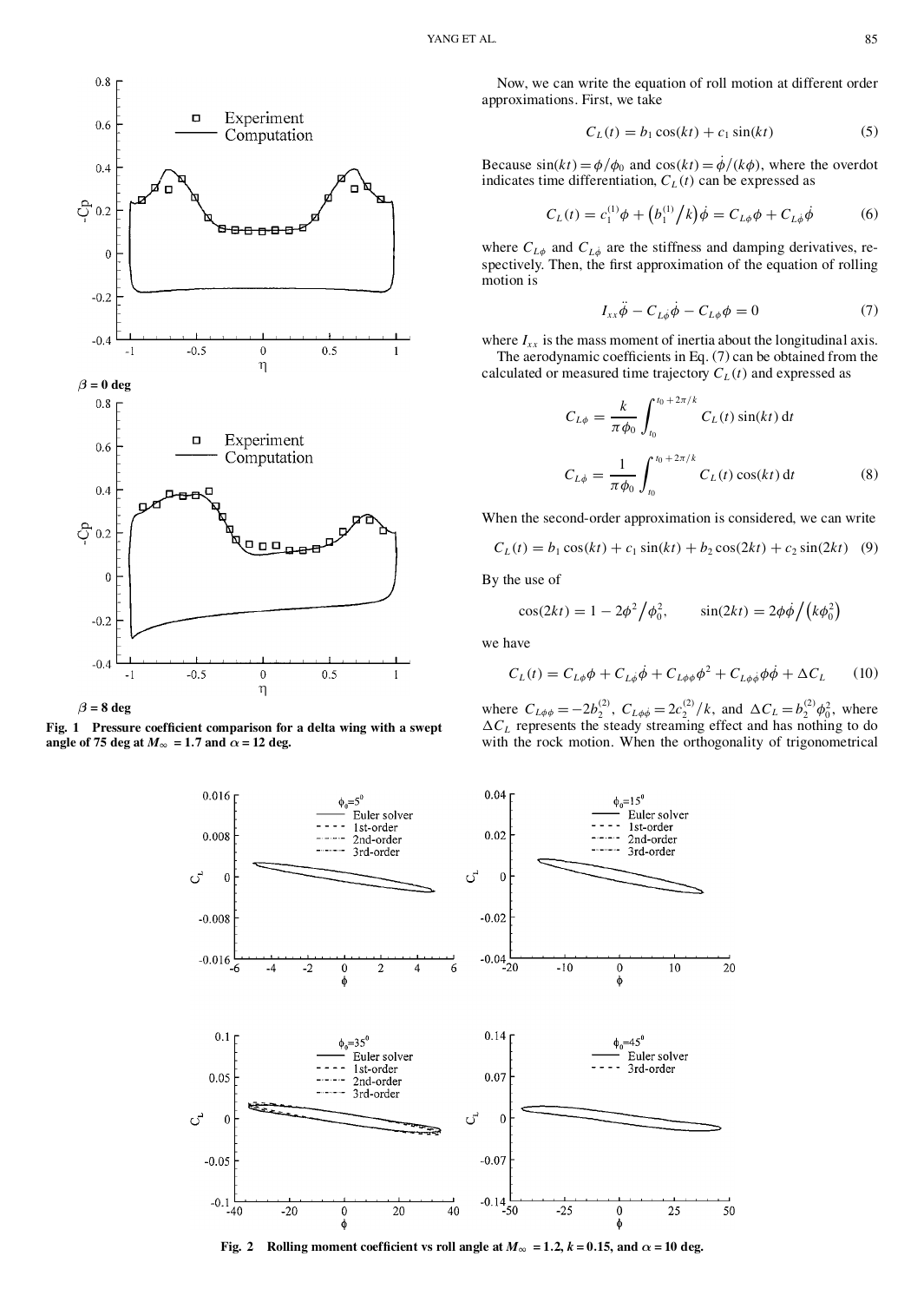functions are used, the second-order dynamic derivatives can be determined by

$$
C_{L\phi\phi} = -\frac{2k}{\pi \phi_0^2} \int_{t_0}^{t_0 + 2\pi/k} C_L(t) \cos(2kt) dt
$$
  

$$
C_{L\phi\phi} = \frac{2}{\pi \phi_0^2} \int_{t_0}^{t_0 + 2\pi/k} C_L(t) \sin(2kt) dt
$$
 (11)

Then, the second-order approximation of the equation of rolling motion is

 $I_{xx}\ddot{\phi} - (C_{L\dot{\phi}} + C_{L\phi\dot{\phi}}\phi)\dot{\phi} - (C_{L\phi} + C_{L\phi\phi}\phi)\phi - \Delta C_L = 0$  (12)

In a similar way, a nonlinear differential equation of rolling motion at the third-order approximation can also be derived and written as  $\overline{3}$ 

$$
I_{xx}\ddot{\phi} - C_{L\phi}\phi - C_{L\dot{\phi}}\dot{\phi} - C_{L\phi\phi}\phi^2 - C_{L\phi\dot{\phi}}\phi\dot{\phi} - C_{L\phi\phi\phi}\phi^3
$$
  

$$
- C_{L\dot{\phi}\dot{\phi}\dot{\phi}}\dot{\phi}^3 - \Delta C_L = 0
$$
 (13)

with

$$
C_L(t) = C_{L\phi}\phi + C_{L\dot{\phi}}\dot{\phi} + C_{L\phi\phi}\phi^2 + C_{L\phi\dot{\phi}}\phi\dot{\phi} + C_{L\phi\phi\phi}\phi^3
$$

$$
+ C_{L\dot{\phi}\dot{\phi}\dot{\phi}}\dot{\phi}^3 + \Delta C_L
$$
(14)

The expressions for relevant dynamic derivatives will not be listed here for brevity.



Fig. 4 Rolling moment coefficient vs roll angle at  $M_{\infty} = 1.2$ ,  $k = 0.15$ , and  $\alpha = 30$  deg.

 $\phi$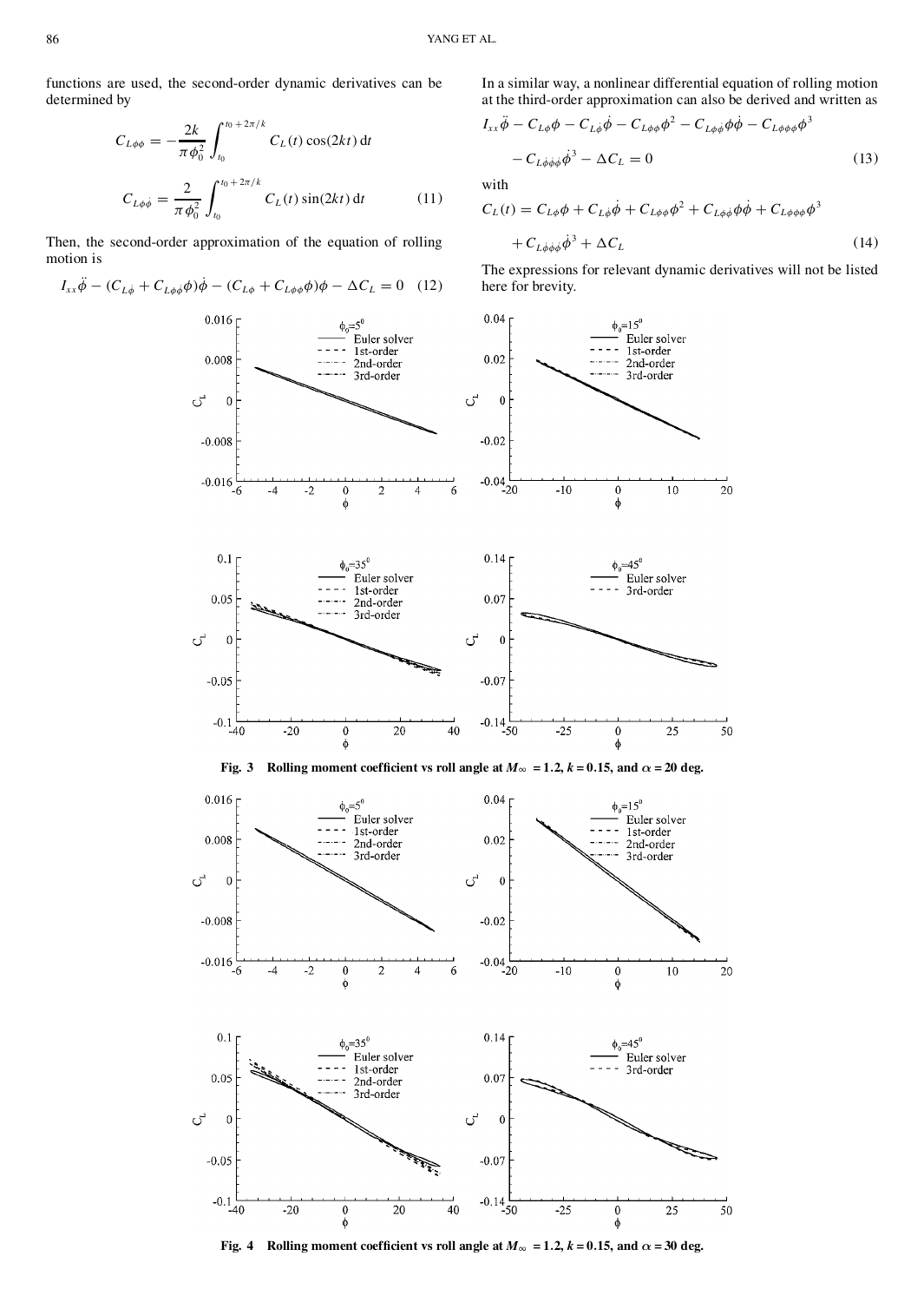$$
\Delta E = \oint C_L \, \mathrm{d}\phi \tag{15a}
$$

If  $\Delta E < 0$ , the flow will extract energy from the oscillating wing, which would have a stabilizing effect on the rolling motion, and vice versa. Substituting Eq. (2) into Eq. (15a), we get



**Fig. 5 Time trajectories of**  $\phi$  **in** the case of  $\alpha = 10, 20,$  and 30 deg.



**Fig. 6 Phase diagram** (limit cycle) in the plane of  $(\phi, \phi)$  at  $\alpha = 30$  deg.

$$
\Delta E = \oint \sum_{n=1}^{\infty} [b_n \cos(nkt) + c_n \sin(nkt)] \, d(\phi_0 \sin kt)
$$
  
=  $\pi \phi_0 b_1 = \pi k \phi_0^2 C_{L\phi}$  (15b)

Equation (15) is valid for all orders of approximation. Thus, we can see that  $C_{L\phi}$  always has the same sign as  $\Delta E$  and can be regarded as a measure of the dynamic stability even in the nonlinear cases.

# **Validation of Present Aerodynamic Models by CFD Techniques**

In thissection, we will perform the rolling dynamic stability anal ysis by using the aerodynamic models suggested in the preceding section. Also a coupling analysis, by solving the flowfield equations and the exact differential equation of rolling motion simutaneously, will be carried out for the case of a free-to-roll motion experienced by a highly swept delta wing flying in supersonic flow at high angles of attack. Then, comparisions between the results obtained in these two different ways will be taken as a validation for our simplified aerodynamic models.

For simplicity, the supersonic flow past a rolling delta wing is assumed to be an unsteady conical inviscid flow, so that the unsteady conical flow Euler equation is taken as the fluid dynamic equation.<sup>9,10</sup> Thus, the numerical problem is reduced to the solution to an unsteady two-dimensional flow equation.

The configuration of the delta wing considered is one of 75-deg sweep angle and 0.025 thickness-to-span ratio plus a 10-deg



**Fig. 7 In uence of the angle of attack on free-to-roll response at**  $M_{\infty} = 1.2$ .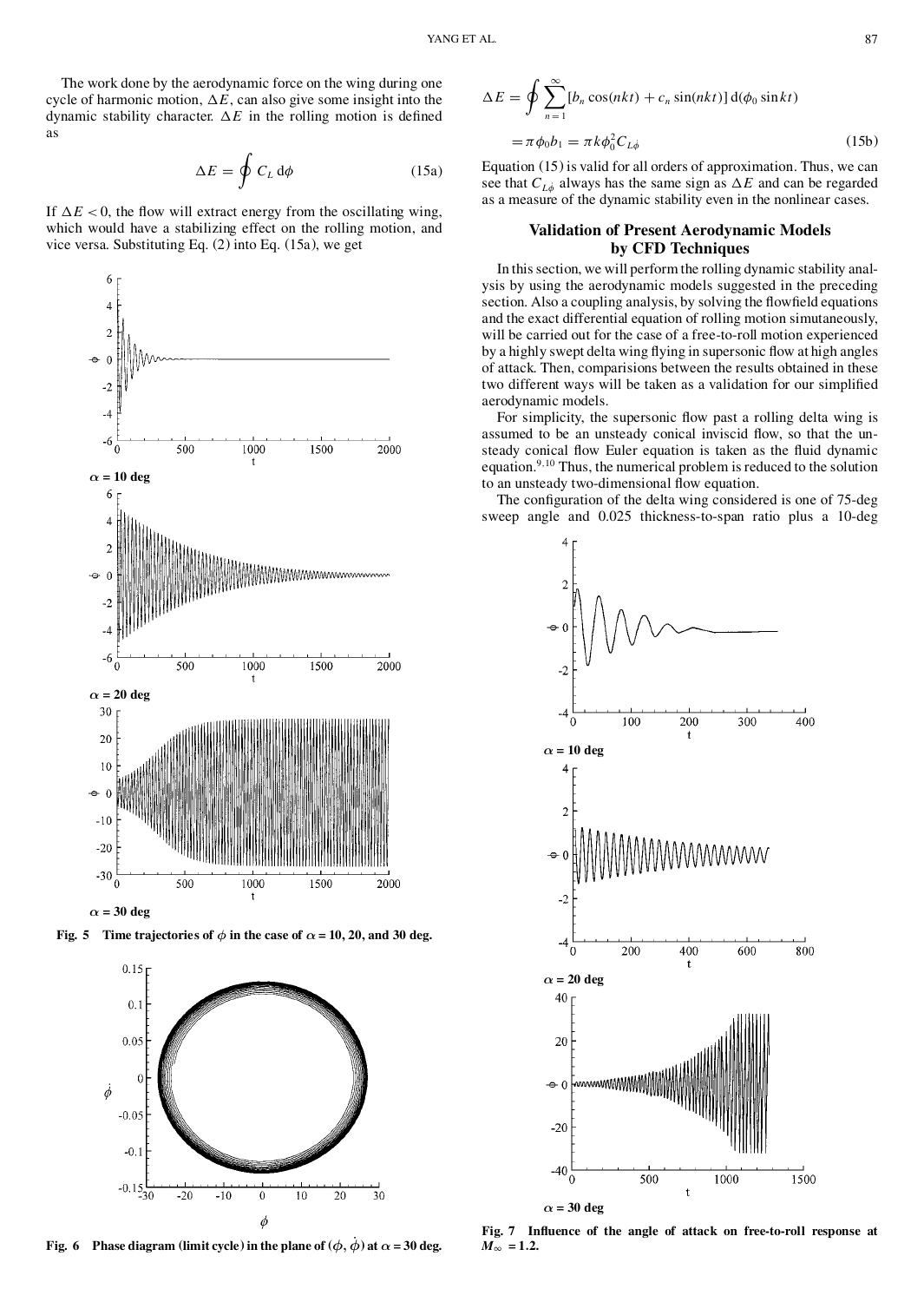lower-edge bevel angle, which is coincident with that given in Ref. 10. To perform the numerical computation, a conical body fitting grid system orthogonal to the wing surface, which has 177 grid points in the circumferential direction and 49 points in the nor mal direction, respectively, is generated by an algebraic method. The grid is clustered on the leeward side of the wing to improve the resolution of vortical flow there. To validate our computational code, the cases of steady flow past a delta wing at  $M_{\infty} = 1.7$ ,  $\alpha = 12$  deg, and  $\beta = 0$  and 8 deg have been calculated, where  $\beta$  is the yaw-angle. The calculated pressure distributions are shown in Fig. 1 together with the corresponding experimental data given in Ref. 11. The agreement is fairly good.

Then this delta wing isset into a forced sinusoidal rolling motion

$$
\phi(t) = \phi_0 \sin(kt) \tag{16}
$$

at  $\alpha = 10, 20$ , and 30 deg, respectively, where the motion parameters are taken to be  $\phi_0 = 5$ , 15, 35, and 45 deg,  $\beta = 0$  deg, and  $k = 0.15$ . The unsteady conical Euler calculation is performed for each of those cases until the flow approaches a stationary oscillating state. Following the procedure given in the preceding section, we calculate the aerodynamic derivatives of different orders for each case. Then, using the values of a certain aerodynamic derivative, for example,  $C_{L\phi\phi}$ , at  $\phi_0 = 5$ , 15, 35, and 45 deg, we can fit a simple polynomial function of  $\phi_0$  to this aerodynamic coefficient at a given angle of attack. On substitution of all of the fitted functions of aerodynamic derivatives into the wing motion equations  $(7)$ ,  $(12)$ , and  $(13)$ , we obtain the dynamic equations of rolling motion at different orders



**Fig. 8 Roll angle vs time with ap de ection for 75-deg swept delta wing** at  $M_{\infty} = 1.2$  and  $\alpha = 30$  deg.

of approximation with their coefficients as some given functions of the variable  $\phi$ . Now it is easy to see that, using the present nonlinear ordinary differential equations, we can predict the behaviors of wing rock numerically with much less computational efforts than a fully coupling numerical analysis by solving the fluid dynamic equation and the flight dynamic equation simultaneously.

To validate the aerodynamic models given in the preceding section, the procedure can be divided into three steps.

The first step is comparison between the curves  $C_L$  – $\phi$  obtained from both the conical Euler calculation of the flow induced by the forced wing rolling and its counterparts given by the aerodynamic models described by Eqs. (6), (10), and (14). The former is denoted as  $C_L(\phi)$  and the latter as  $C_L^{(p)}(\phi)$ . The curves of both  $C_L(\phi)$  and  $C_L^{(p)}(\phi)$  are loops in the  $C_L$ ,  $\phi$  plane due to the periodicity of  $\phi(t)$ and  $C_L(t)$  as  $t \to \infty$ . In view of Eq. (15a), the shape of loop  $C_L(\phi)$  can give some insight into the local character of dynamic stability for the free-to-roll motion of the delta wing. The loops of *C<sup>L</sup>* and  $C^{(p)}_L$  vs can be seen from Figs. 2–4 that the third-order approximations of  $C_L^{(p)}(\phi)$  are often in very good agreement with the corresponding  $\tilde{C}_L(\phi)$ , whereas the first and second approximations are only valid for smaller  $\phi_0$ . The results also indicate that the motion is less stable as the angle of attack gets larger.

The second step is prediction of wing rock by the present aerody namic models. When the delta wing is set into a free-to-roll motion, the timescale of the wing oscillation is much smaller than that of the variation of the amplitude with time. The local character of dynamic



**Fig. 9 Flap de ection angle vs time for 75-deg swept delta wing at**  $M_{\infty}$  = 1.2 and  $\alpha$  = 30 deg.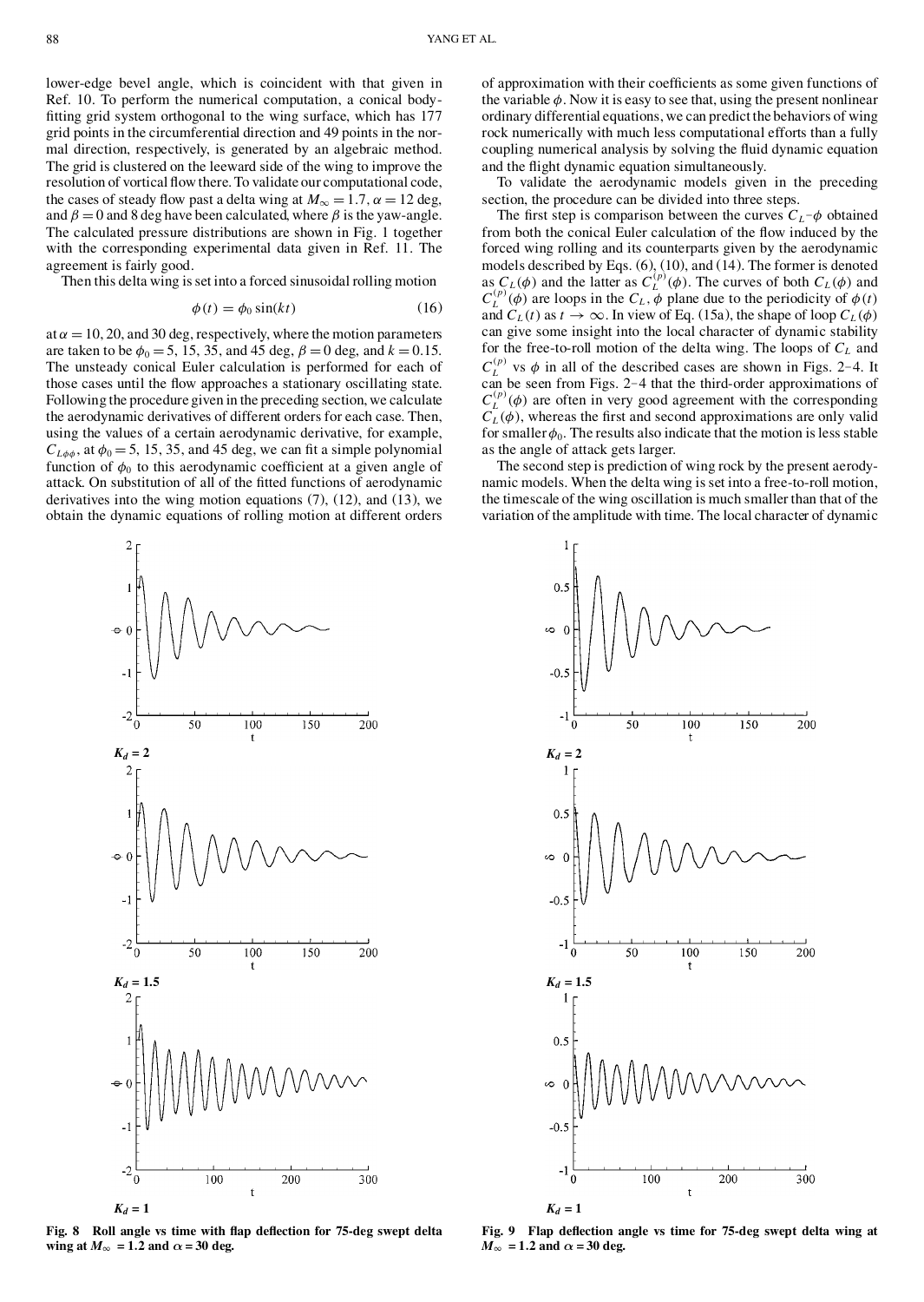stability can be approximately described by the forced oscillation motion with the same amplitude. Then, using the fitted functions of  $C_{L\phi}$ ,  $C_{L\dot{\phi}}$ ,  $\ldots$ , in terms of  $\phi_0$  given by the calculations of the flow in forced rolling motions (dropping the subscript 0), we can solve the initial value problem of the relevant ordinary differential equations of free-to-roll motion numerically to predict the time trajectories of the wing rolling, where  $I_{XX} = 0.1776 \times 10^{-3}$  kgm<sup>2</sup> is taken from Ref. 11. The resulted time trajectories of  $\phi$  in the cases of  $\alpha = 10$ , 20, and 30 deg are shown in Fig. 5. It can be seen that in the cases of  $\alpha = 10$  and 20 deg, the rolling oscillations are damped, and the rate of damping is smaller at  $\alpha = 20$  deg than that at  $\alpha = 10$  deg. In the case of  $\alpha = 30$  deg, however, the initial oscillations will be amplified with time and gradually approach a stationary roll oscillation, that is, a limit cycle. The phase diagram in the plane of  $(\phi, \dot{\phi})$  is plotted in Fig. 6. The calculated amplitude and reduced frequency for the rock motion at  $\alpha = 30$  deg are  $\phi_{\text{max}} = 27.8$  deg and  $k = 0.135$ , respectively.

The third step is prediction of wing rock by the coupling analysis for the free-to-roll motion of a delta wing. We solve the conical Euler equations and the exact differential equation of rolling motion simultaneously to predict the wing rock at  $\alpha = 10$ , 20, and 30 deg once again. The resulted time trajectories of roll angle for  $\alpha = 10$  and 20 deg are shown in Fig. 7. It isseen that the free-to-roll motions are damped for both  $\alpha = 10$  and 20 deg. However, the rate of damping at  $\alpha = 20$  deg is obviously smaller than that of  $\alpha = 10$  deg, which is consistent with both the aerodynamic model analysis and the energy



**Fig. 10 Roll angle vs time with blowing and suction for 75-deg swept delta** wing at  $M_{\infty} = 1.2$  and  $\alpha = 30$  deg.

criteria  $\Delta E$  given in Figs. 2 and 3. At  $\alpha = 30$  deg, the rock motion appears with a amplitude of oscillation  $\phi_{\text{max}} = 33$  deg and a reduced frequency about  $k = 0.126$ , which agrees well with the experimental value of  $k = 0.125$  in Ref. 12, indicating the conical flow assumption is valid. On the other hand, agreement between the second step and the third step seems not as satisfactory, but still acceptable, at least for the application to aeronautical design.

# **Application to Numerical Study of Wing Rock Control**

In the past decade, the investigation of control technique of wing rock has received much attention.<sup>13–15</sup> As an application, the numerical analysis of active rate feedback control is performed here on the suppression of wing rock in a supersonic flow for the delta wing considered at  $\alpha = 30$  deg. Two means of active control, that is, unsteady leading-edge flap deflection and blowing and suction, are examined.

In the former case, a simple control law of  $\delta = K_d \dot{\phi}$  is employed, where  $K_d$  is the control gain and  $\delta$  is the active control parameter, the deflection angle of leading-edge flap.

In the forced oscillation motion  $\phi = \phi_0 e^{ikt}$ , the linear expression for  $C_L(t)$  can be written in a complex form:

$$
C_{L} = C_{L\phi}\phi + C_{L\delta}\delta = C_{L\phi}\phi + C_{L\delta}K_{d}\phi
$$
  
= {[Re(C\_{L\phi}) - kK\_{d} Im(C\_{L\delta})] + i[Im(C\_{L\phi}) + kK\_{d} Re(C\_{L\delta})]}\phi (17)



**Fig. 11 Blowing and suction strength vs time for 75-deg swept delta wing** at  $M_{\infty} = 1.2$  and  $\alpha = 30$  deg.